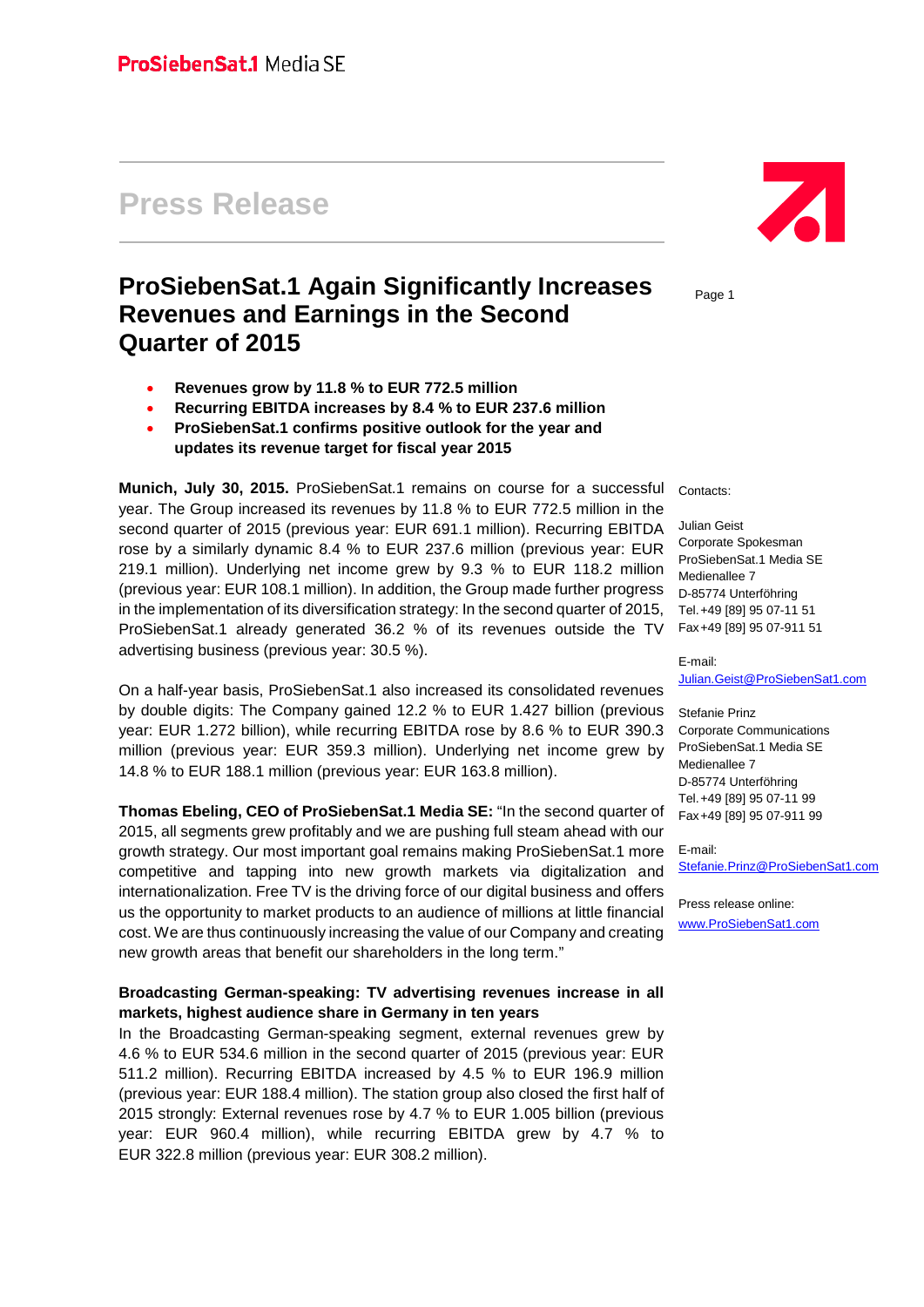

In the second quarter, ProSiebenSat.1 Group continued to increase its audience  $P_{\text{a}ae 2 of 6}$ shares in Germany, Austria and Switzerland. In Germany, the Group achieved the highest figure in ten years at 29.8 % (previous year: 27.5%). At the same time, the Group increased its TV advertising revenues in all German-speaking markets.

The Company also continued its good performance in the distribution business. The revenue contribution from the distribution of the free TV stations in HD quality again rose considerably in the second quarter of 2015. The number of ProSiebenSat.1 HD users increased by 19 % to 5.7 million (previous year: 4.8 million). ProSiebenSat.1 expects this figure to rise to over nine million by 2018. ProSiebenSat.1 is thus growing increasingly independent of the more economically sensitive TV advertising business.

#### **Digital & Adjacent: Revenues and earnings grow by double digits again**

In the Digital & Adjacent segment, the revenue and earnings figures grew by double digits in both periods under review. In the second quarter of 2015, external revenues rose by 23.0 % to EUR 183.5 million (previous year: EUR 149.2 million). Recurring EBITDA went up by 21.8 % to EUR 37.5 million despite higher costs as a result of growth (previous year: EUR 30.8 million). On a halfyear basis, external revenues also increased significantly by 26.1 % to EUR 321.7 million (previous year: EUR 255.1 million). The substantial revenue growth led recurring EBITDA to rise by 17.8 % to EUR 64.3 million (previous year: EUR 54.6 million). Once again, all three segment areas (Digital Entertainment, Digital Commerce, and Adjacent) contributed to this.

Digital Commerce delivered the highest proportion of revenues with the mediafor-equity and media-for-revenue-share business. In addition, higher revenues also resulted from the new Commerce vertical "Beauty & Accessories" with Amorelie and Flaconi. With effect from the second quarter of 2015, ProSiebenSat.1 increased its stake in both e-commerce portals and consolidated them for the first time. In the upcoming months, non-organic growth will continue to increase: At the end of June, ProSiebenSat.1 acquired 80.0 % of Verivox GmbH, Germany's largest independent consumer energy portal. The Group thus laid the foundation for the new e-commerce vertical "Online Comparison Portals." Using the marketing power of its free TV stations, the Group will also strengthen the Verivox offerings in the fields of insurance and finance into leading services. Verivox will be initially consolidated in the course of the third quarter of 2015. Furthermore, ProSiebenSat.1 also secured majority interests in Virtual Minds and SMARTSTREAM.TV. Both companies belong to the leading European specialists in programmatic advertising, the fully automated sale of real time advertising inventory, which is becoming increasingly important in the field of video and moving images. Approval by the Federal Cartel Office is still pending for both transactions.

In addition, the Group recorded considerable revenue growth in the Digital Entertainment area, which originated primarily from higher revenues from the video-on-demand portal maxdome and increasing online advertising revenues. The Group extended its leading online video marketer position in Germany to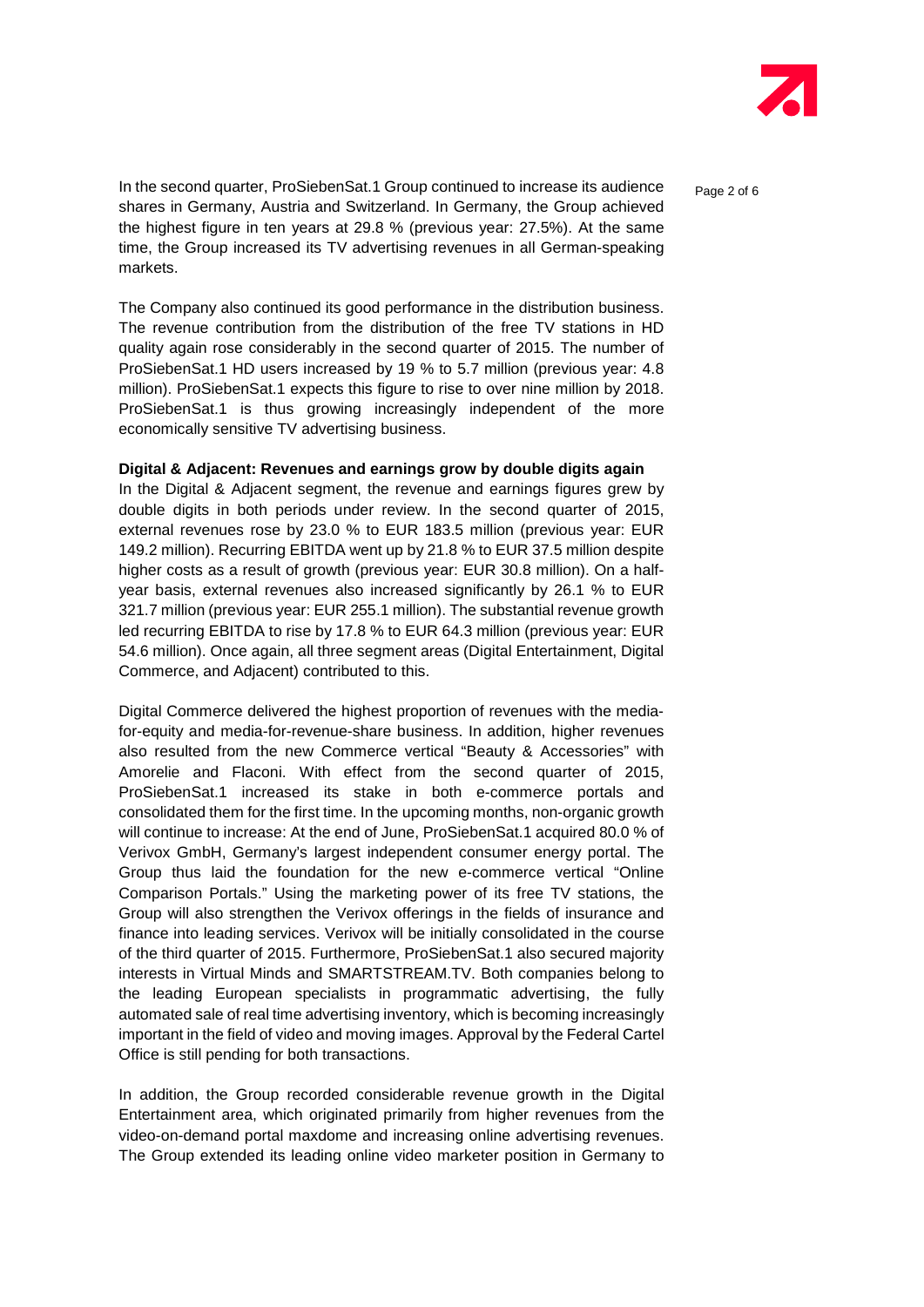

43.2 % (previous year: 41.1 %; basis: gross Nielsen). In order to further increase page 3 of 6 the attractiveness of its digital entertainment portfolio and its international focus, in early July ProSiebenSat.1 announced the acquisition of a 75 % majority in the US multi-channel network (MCN) Collective Digital Studio (CDS). The merger with the Group's own MCN Studio71 will result in the world's fifth-largest MCN with over 250 million subscribers and 1.7 billion video views every month. CDS will be consolidated during the third quarter of 2015.

#### **Content Production & Global Sales: Production business in the USA is strongest source of revenues**

In the Content Production & Global Sales segment, external revenues increased by 77.2 % to EUR 54.4 million in the second quarter of 2015 (previous year: EUR 30.7 million). Recurring EBITDA rose to EUR 4.0 million from EUR 1.3 million in the previous year. On a half-year basis, external revenues grew by 76.5 % to EUR 100.0 million (previous year: EUR 56.7 million). Due to the dynamic revenue growth, recurring EBITDA also increased significantly to EUR 4.7 million (previous year: EUR -1.2 million).

Segment revenue growth was organic in the second quarter, with the production business in the USA making the largest contribution to revenues. In addition to organic growth, the first-time consolidation of the US production firm Half Yard Productions in March 2014 also contributed to the increase in revenues in the first half of 2015.

#### **Group invests in sustainable growth of all segments**

The Group is investing in sustainable growth across all segments and is strengthening its market position through strategic acquisitions. The goal is to diversify revenue models and to expand into rapidly growing markets. As a result, total costs increased by 12.8 % to EUR 584.2 million in the second quarter of 2015 (previous year: EUR 518.0 million). Operating costs adjusted for nonrecurring expenses, depreciation and amortization amounted to EUR 539.0 million (previous year: EUR 476.1 million). This equates to an increase of 13.2 % compared to the same quarter of the previous year, which also reflects the larger business volume.

#### **Financial result improved, net financial debt reduced**

The financial result continued to improve year-on-year and amounted to minus EUR 19.8 million compared to minus EUR 44.2 million in the same quarter of the previous year. The improvement is based, among others, on significantly lower interest expenses and financing costs. ProSiebenSat.1 makes regular use of market opportunities to secure attractive conditions for its borrowings. For example, in April 2015 the Company extended its existing syndicated facilities agreement by one year at favorable interest conditions.

Net financial debt reduced to EUR 1.782 billion as of June 30, 2015 (previous year: EUR 1.824 billion) despite the dividend payment of EUR 341.9 million in May of this year. The leverage ratio, which is the ratio of net financial debt to recurring EBITDA of the last twelve months (LTM recurring EBITDA), was 2.0 as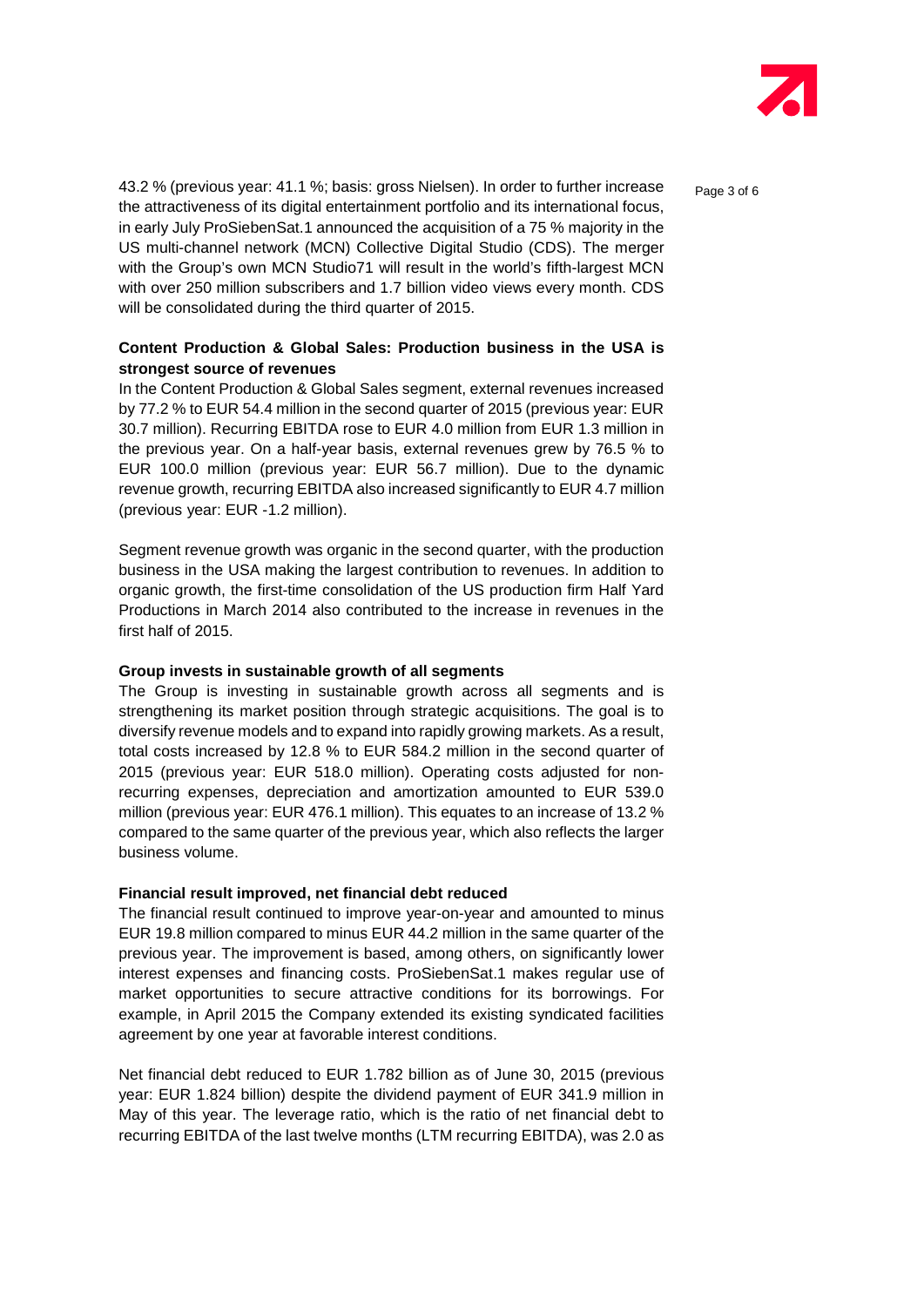

of June 30, 2015. It was thus within the defined target range of 1.5 to 2.5 (June  $P_{\text{a}ae 4 of 6}$ 30, 2014: 2.2).

#### **ProSiebenSat.1 confirms positive outlook for 2015**

The Group grew successfully in the first half of 2015 and will continue its positive revenue growth in the months to come. All segments are to contribute to the good revenue performance, the Digital & Adjacent and Content Production & Global Sales segments will continue to grow particularly dynamically. Against this backdrop, the Group confirms its positive outlook for the year while updating its revenue forecast for the year as a whole. ProSiebenSat.1 Group expects to increase its consolidated revenues by a high single-digit percentage and thus to reach the upper range of its revenue forecast. Previously, the Group expected revenues to increase by a mid to high single-digit percentage. In addition to the continued good business performance, the recently acquired digital companies will further support growth. Recurring EBITDA and underlying net income are expected to exceed the previous year's level again. All segments will contribute to this performance. At the same time, ProSiebenSat.1 remains within a leverage target range of 1.5 to 2.5.

The Company is still ahead of schedule in terms of implementing the 2018 growth targets: By the end of 2018, the Group aims to increase its revenues by EUR 1 billion compared to 2012. As of June 30, 2015, ProSiebenSat.1 had already achieved 67.4 % of this target. At the Capital Markets Day on October 15, 2015, the Group will provide a detailed overview on the 2018 financial targets and its successful growth strategy.

All statements and figures relate to continuing operations unless indicated otherwise. At the end of 2012, ProSiebenSat.1 announced the sale of its Eastern European portfolio. Until their deconsolidation, the Eastern European companies constituted discontinued operations as defined by IFRS 5. The sale of the Hungarian activities was completed on February 25, 2014, and the companies were deconsolidated as of this date. The sale of the Romanian activities was formally and legally closed on April 2, 2014 (TV) and August 4, 2014 (radio).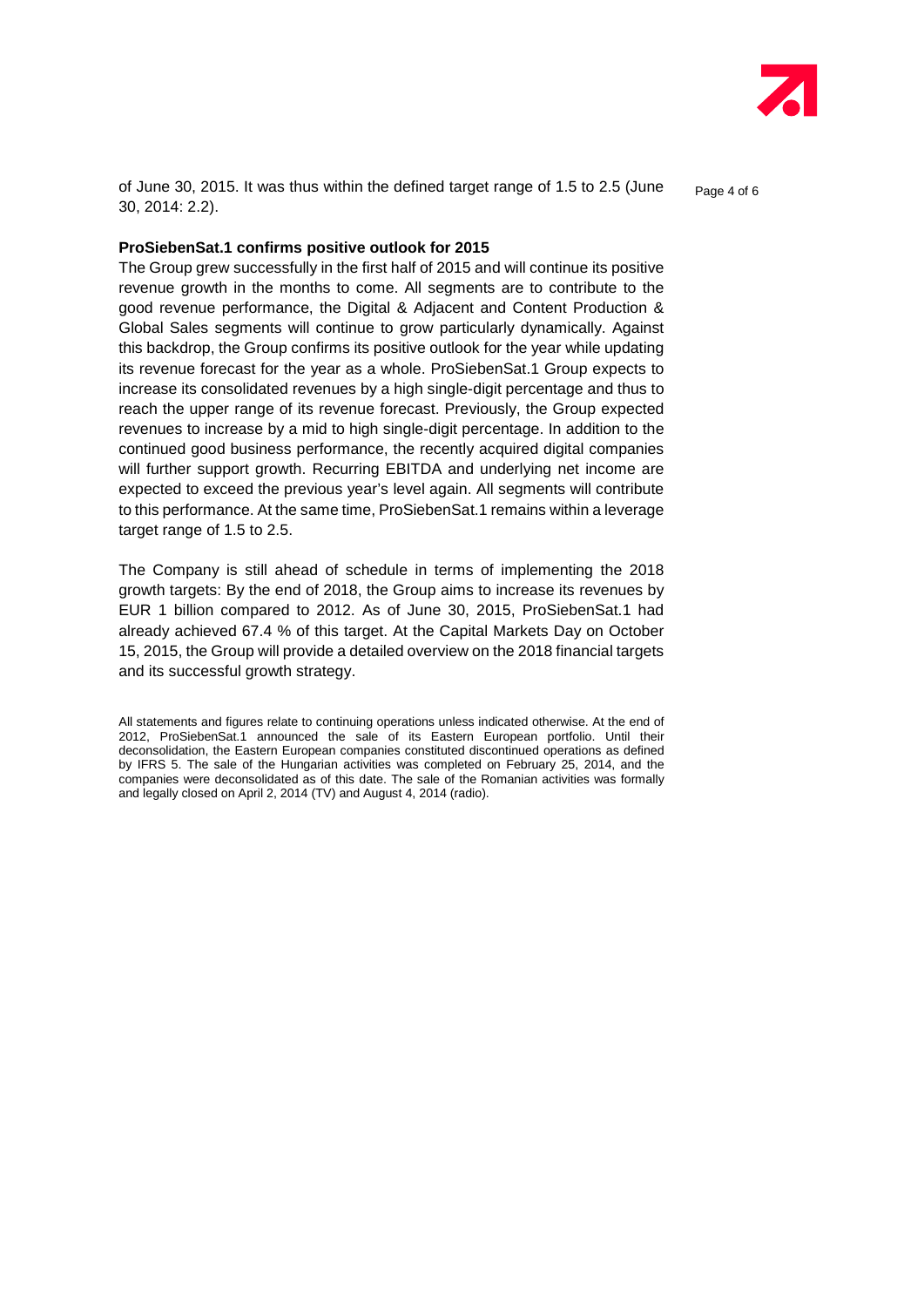

### **ProSiebenSat.1 Group key figures from continuing operations Page 5 of 6 frage 5 of 6**

| EUR <sub>m</sub>                                                 | Q <sub>2</sub> 2015 | Q2 2014 | Change %        | H1 2015 | H1 2014 | Change %        |
|------------------------------------------------------------------|---------------------|---------|-----------------|---------|---------|-----------------|
|                                                                  |                     |         |                 |         |         |                 |
| Revenues                                                         | 772.5               | 691.1   | 11.8%           | 1,427.1 | 1,272.2 | 12.2%           |
| <b>Total costs</b>                                               | 584.2               | 518.0   | 12.8%           | 1,125.4 | 994.7   | 13.1%           |
| Operating costs <sup>(1)</sup>                                   | 539.0               | 476.1   | 13.2%           | 1,044.6 | 922.6   | 13.2%           |
| Recurring EBITDA <sup>(2)</sup>                                  | 237.6               | 219.1   | 8.4%            | 390.3   | 359.3   | 8.6%            |
| <b>Recurring EBITDA</b><br>margin<br>(in %)                      | 30.8                | 31.7    | $-0.9$ % points | 27.3    | 28.2    | $-0.9\%$ points |
| <b>EBITDA</b>                                                    | 225.5               | 208.7   | 8.0%            | 371.4   | 344.6   | 7.8%            |
| Non-recurring items                                              | $-12.1$             | $-10.4$ | 16.0%           | $-18.9$ | $-14.7$ | 28.7%           |
| <b>EBIT</b>                                                      | 192.7               | 177.5   | 8.6%            | 309.9   | 287.3   | 7.8%            |
| <b>Financial result</b>                                          | $-19.8$             | $-44.2$ | $-55.1%$        | $-48.2$ | $-82.5$ | -41.5%          |
| Consolidated net<br>profit (after non-<br>controlling interests) | 118.0               | 89.4    | 32.0%           | 179.0   | 138.4   | 29.4%           |
| Underlying net<br>income $(3)$                                   | 118.2               | 108.1   | 9.3%            | 188.1   | 163.8   | 14.8%           |
| Basic earnings per<br>share (underlying) (in<br>EUR)             | 0.55                | 0.51    | 9.1%            | 0.88    | 0.77    | 14.6%           |
| Free cash flow                                                   | 75.7                | 99.4    | $-23.8%$        | 75.9    | $-46.9$ | $-/-$           |
| Cash flow from<br>operating activities                           | 335.1               | 371.0   | $-9.7%$         | 684.9   | 600.0   | 14.1%           |

| EUR m                     | June 30, 2015 | Dec 31, 2014 | June 30, 2014   |
|---------------------------|---------------|--------------|-----------------|
|                           |               |              |                 |
| Equity                    | 675.1         | 753.9        | 425.6           |
| Equity ratio (in %)       | 17.4          | 19.3         | 12.5            |
| Cash and cash equivalents | 192.5         | 470.6        | 146.4           |
| Net financial debt        | 1,781.7       | 1,502.5      | $1,823.7^{(5)}$ |
| Leverage $(4)$            | 2.0           | 1.8          | 2.2(6)          |